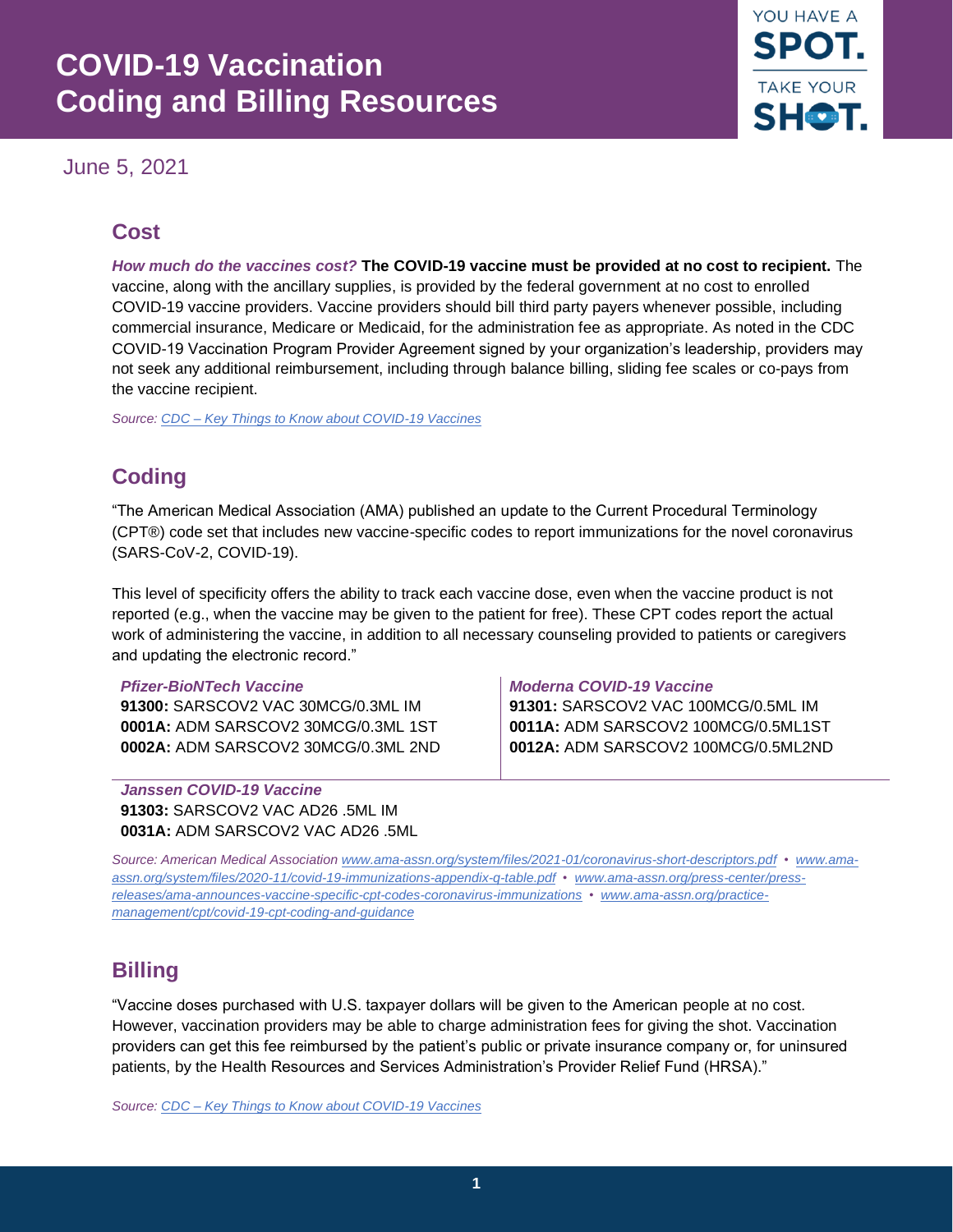Make sure you enter the CPT Codes for the vaccine and the administration fee into your billing system.

| Vaccine<br><b>CPT Code</b> | $ICD-10$<br>Code | Vaccine Admin<br>Code(s)                    | Vaccine<br><b>Name</b>                     | Unit of<br>Coverage | NDC 11 Digit Product ID                                                        |
|----------------------------|------------------|---------------------------------------------|--------------------------------------------|---------------------|--------------------------------------------------------------------------------|
| 91300                      | Z <sub>23</sub>  | 0001A $(1^{st}$ dose)<br>0002A $(2nd$ dose) | <b>Pfizer BioNTech</b><br>COVID-19 Vaccine | 0.3mL               | 59267-1000-01<br>59267-1000-02<br>59267-1000-03<br>NDC Units reported as "UN1" |
| 91301                      | Z <sub>23</sub>  | 0011A $(1^{st}$ dose)<br>0012A $(2nd$ dose) | Moderna<br>COVID-19 Vaccine                | 0.5mL               | 80777-0273-10<br>80777-0273-99<br>NDC Units reported as "UN1"                  |
| 91303                      | Z <sub>23</sub>  | 0031A                                       | Janssen<br>COVID-19 Vaccine                | 0.5mL               | 59676-0580-05<br>59676-0580-15<br>NDC Units reported as "UN1"                  |

### **Medicare COVID-19 Vaccine Administration Billing Guidance**

Effective March 15, 2021 CMS has increased the reimbursement rate for COVID-19 vaccine administration to \$40.Medicare will reimburse \$40 for single dose COVID-19 vaccine administration. For COVID-19 vaccines requiring multiple doses, Medicare will pay \$40 for each dose in the series.

For dates of service through March 14, 2021:

- Administration of a single-dose COVID-19 vaccine \$28.39
- Administration of the first dose of a COVID-19 vaccine requiring a series of two or more doses \$16.94
- Administration of the final dose of a COVID-19 vaccine requiring a series of two or more doses \$28.39

For dates of service on or after March 15, 2021:

- Administration (per dose) of a COVID-19 vaccine \$40.00
	- − You'll be able to bill on single claims for COVID-19 shot administration or submit claims on a roster bill for multiple patients at one time.
	- − When COVID-19 vaccine doses are provided by the government without charge, only bill for the vaccine administration. **Don't include the vaccine codes on the claim when the vaccines are free.**
	- − If you participate in a Medicare Advantage Plan, submit your COVID-19 claims to Original Medicare for all patients enrolled in Medicare Advantage in 2020 and 2021.

### **Private Payers Coding and Billing Guidance**

In North Carolina, all the private payers have adopted AMA codes as specified above. All currently reimburse based on Medicare or Medicaid rates for the administration fee. Specific information from each payer is linked below.

### *NC Insurers COVID-specific Resources*

- **[Aetna](https://www.aetna.com/health-care-professionals/covid-faq/billing-and-coding.html)**
- **[Blue Cross Blue Shield of North Carolina](https://www.bluecrossnc.com/provider-news/covid-19-vaccine-information)**
- **[Cigna](https://static.cigna.com/assets/chcp/resourceLibrary/medicalResourcesList/medicalDoingBusinessWithCigna/medicalDbwcCOVID-19.html)**
- **[Humana](https://www.humana.com/provider/coronavirus)**
- **[United Healthcare](https://www.uhcprovider.com/en/resource-library/news/Novel-Coronavirus-COVID-19/covid19-vaccines/vaccine-billing-reimbursement.html)**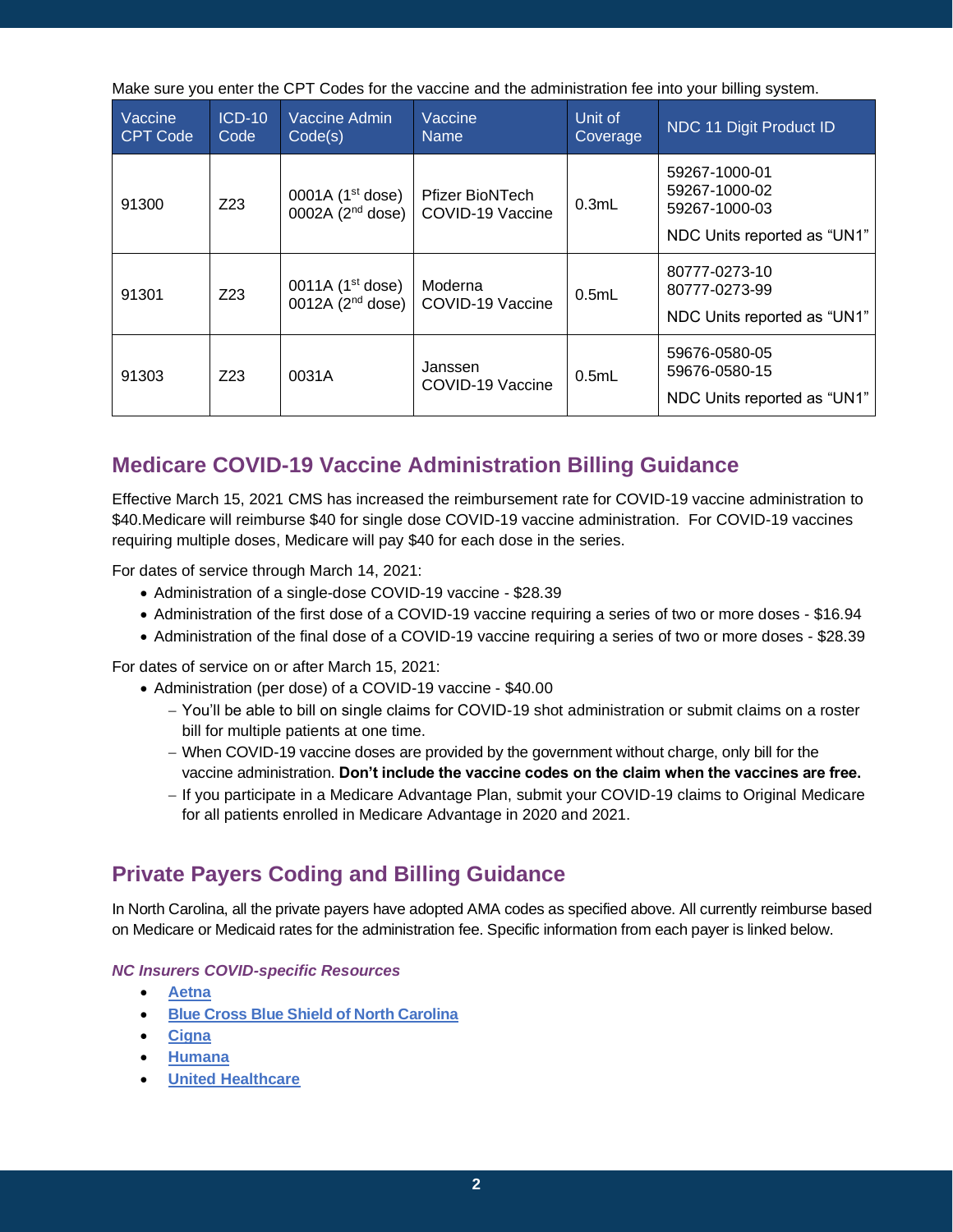## **NC Medicaid & NC Health Choice COVID-19 Vaccine Administration Billing Guidance**

Effective March 15, 2021 NC Medicaid aligned reimbursement for COVID-19 vaccine administration with the Centers for Medicare & Medicaid Services' (CMS) increased Medicare rate of \$40 for the administration of single-dose COVID-19 vaccines (including \$40 for each subsequent dose required as part of a series).

For dates of service through March 14, 2021:

- Administration of a single-dose COVID-19 vaccine \$28.39
- Administration of the first dose of a COVID-19 vaccine requiring a series of two or more doses \$16.94
- Administration of the final dose of a COVID-19 vaccine requiring a series of two or more doses \$28.39

For dates of service on or after March 15, 2021:

- Administration (per dose) of a COVID-19 vaccine \$40.00
	- − The ICD-10-CM diagnosis code required for billing is: Z23 Encounter for immunization
	- − Providers must bill 11-digit NDCs
	- − The NDC units should be reported as "UN1"
- Pfizer BioNTech COVID-19 Vaccine 0.3mL = 1 unit
- Moderna COVID-19 Vaccine 0.5mL = 1 unit
- Janssen COVID-19 Vaccine 0.5mL = 1 unit
	- − Claims must contain both administration codes and vaccine codes to pay.
	- − Vaccine codes should be reported as \$0.00.
	- − Claims for first vaccine dose must have been processed in NCTracks prior to processing a claim for second dose.
	- − Modifiers
- TJ modifier should be used for NC Health Choice claims (age 6 through 18 years).
- EP modifier should be used for all non-NC Health Choice (only Medicaid beneficiaries) younger than 21 years of age.

### **NC Medicaid: Special Bulletin COVID-19 #165: Update to Approved Vaccines Covered by NC Medicaid**

As of March 11, 2021, North Carolina will be covering all approved COVID-19 vaccines to include the following limited benefit eligibility groups: **COVID-19 testing limited benefit group, Family Planning, and women who qualify due to pregnancy**. Vaccine providers may bill Medicaid if it is determined that the beneficiary is in one of these limited eligibility groups. Claims are now reimbursable even if originally denied for one of several reasons listed in the Medicaid COVID-19 Special Bulletin. Visit [Medicaid's website](https://medicaid.ncdhhs.gov/blog/2021/05/06/special-bulletin-covid-19-165-update-approved-vaccines-covered-nc-medicaid) for more information. Please also note that claims may still not pay if the beneficiary has another insurance on file, provider is not enrolled in NC Medicaid, or the ordering provider is not listed on the claim.

If you have any questions about product specific information, please contact the Immunization Branch Help Desk at 1-877-873-6247 and press option '6.' If you have any questions about billing NC Medicaid, please call the GDIT Call Center at 1-800-688-6696.

Visi[t Medicaid's website](https://medicaid.ncdhhs.gov/providers/medicaid-bulletin) for these guidelines.

### **NC Medicaid COVID-19 Vaccination Counseling Billing**

Effective June 22, 2021, CPT **99401**: *Preventative medicine counseling and/or risk factor reduction intervention(s) provided to an individual, up to 15 minutes* has been added to counsel Medicaid beneficiaries regarding the benefits of receiving the COVID-19 vaccine.